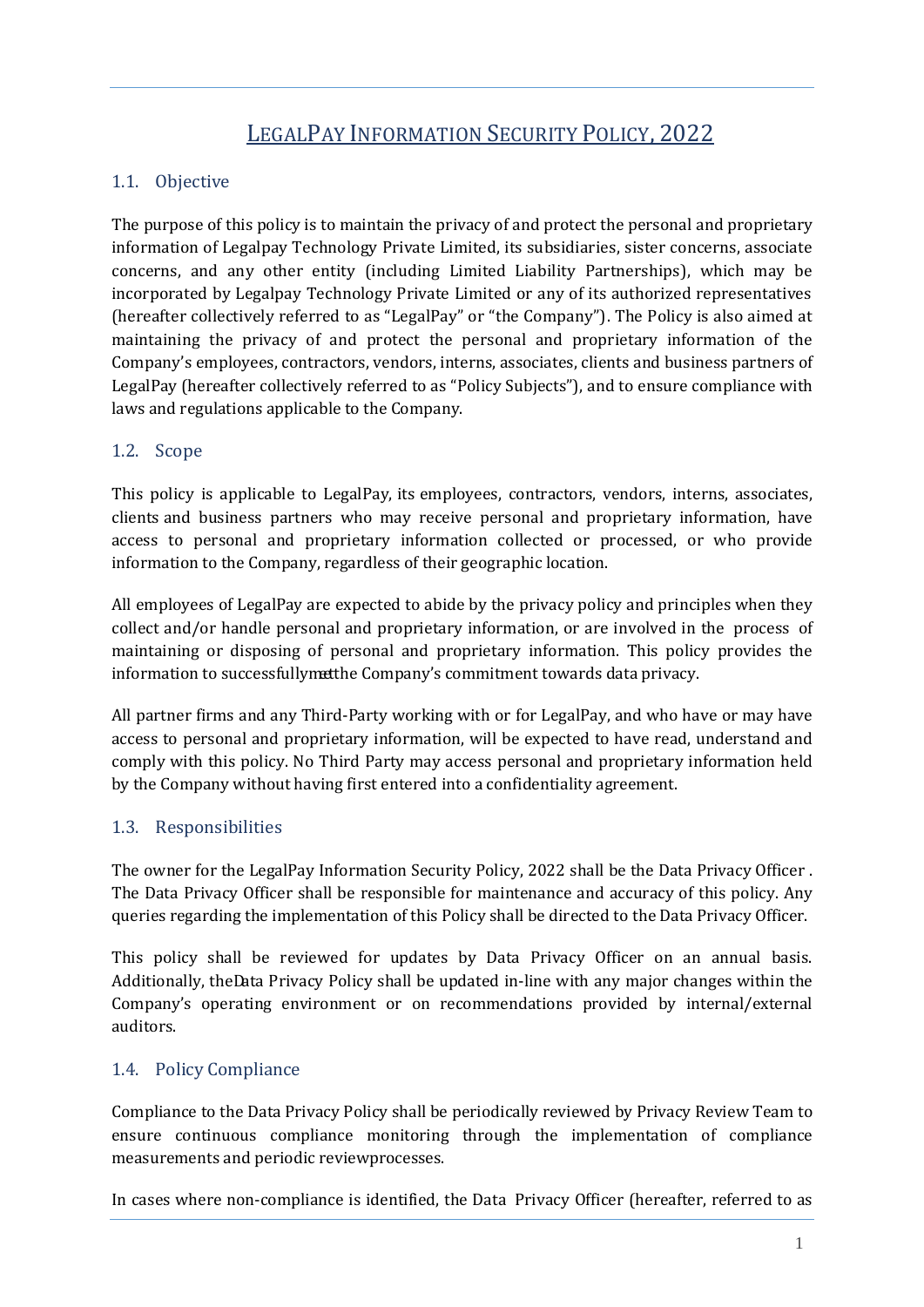"DPO") shall review the reasons for such non-compliance along with a plan for remediation and report them to Privacy Review Team. Depending on the conclusions of the review, need for a revision to the policy may be identified. In instances of persistent non-compliance by the individuals concerned, they shall be subject to action in accordance with the LegalPay Service Rules, 2022.

## 1.5. Data Privacy Principles for Personal Information

This Policy describes generally acceptable privacy principles (GAPP) for the protection and appropriate use of personal information at LegalPay. These principles shall govern the use, collection, disposal and transfer of personal information, except as specifically provided by this Policy or as required by applicable laws:

- **Notice:** LegalPay shall provide data subjects with notice about how it collects, uses, retains, and discloses personal information about them.
- **Choice and Consent:** LegalPay shall give data subjects the choices and obtain their consent regardinghow it collects, uses, and discloses their personal information.
- **Rights of Data subject:** LegalPay shall provide individuals with the right to control their personal information, which includes the right to access, modify, erase, restrict, transmit, or object to certain uses of their information and for withdrawal of earlier given consent to the notice.
- **Collection:** LegalPay shall collect personal information from data subjects only for the purposes identified in the privacy notice / SoW / contract agreements and only to provide requested product or service.
- **Use, Retention and Disposal:** LegalPay shall only use personal information that has been collected for the purposes identified in the privacy notice / SoW / contract agreements and in accordance with the consent that the data subject shall provide. LegalPay shall not retain personal information longer than is necessary to fulfil the purposes for which it was collected and to maintain reasonable business records. LegalPay shall dispose the personal information once it has served its intended purpose, on a request made by the data subject to do so, within a period of one (1) month from the date of such request by data subject.
- **Access:** LegalPay shall allow data subjects to make inquiries regarding the personal information about them, that LegalPay shall hold and, when appropriate, shall provide access to their personal information for review, and/or update.
- **Disclosure to Third Parties:** LegalPay shall disclose personal information to Third Parties / partner firms only for purposes identified in the privacy notice / SoW / contract agreements. LegalPay shall disclose personal information in a secure manner, with assurances of protection by those parties, according to the contracts, laws and other segments, and, where needed, with consent of the data subject. However, LegalPay may disclose any and all personal information to authorities as and when required by law.
- **Obligations for Sub-processor:** Where a processor (vendor or 3rd party acting on behalf of LegalPay's data processor) engages another processor (Sub-processor) for carrying out specific processing activities on behalf of LegalPay (controller), the same data protection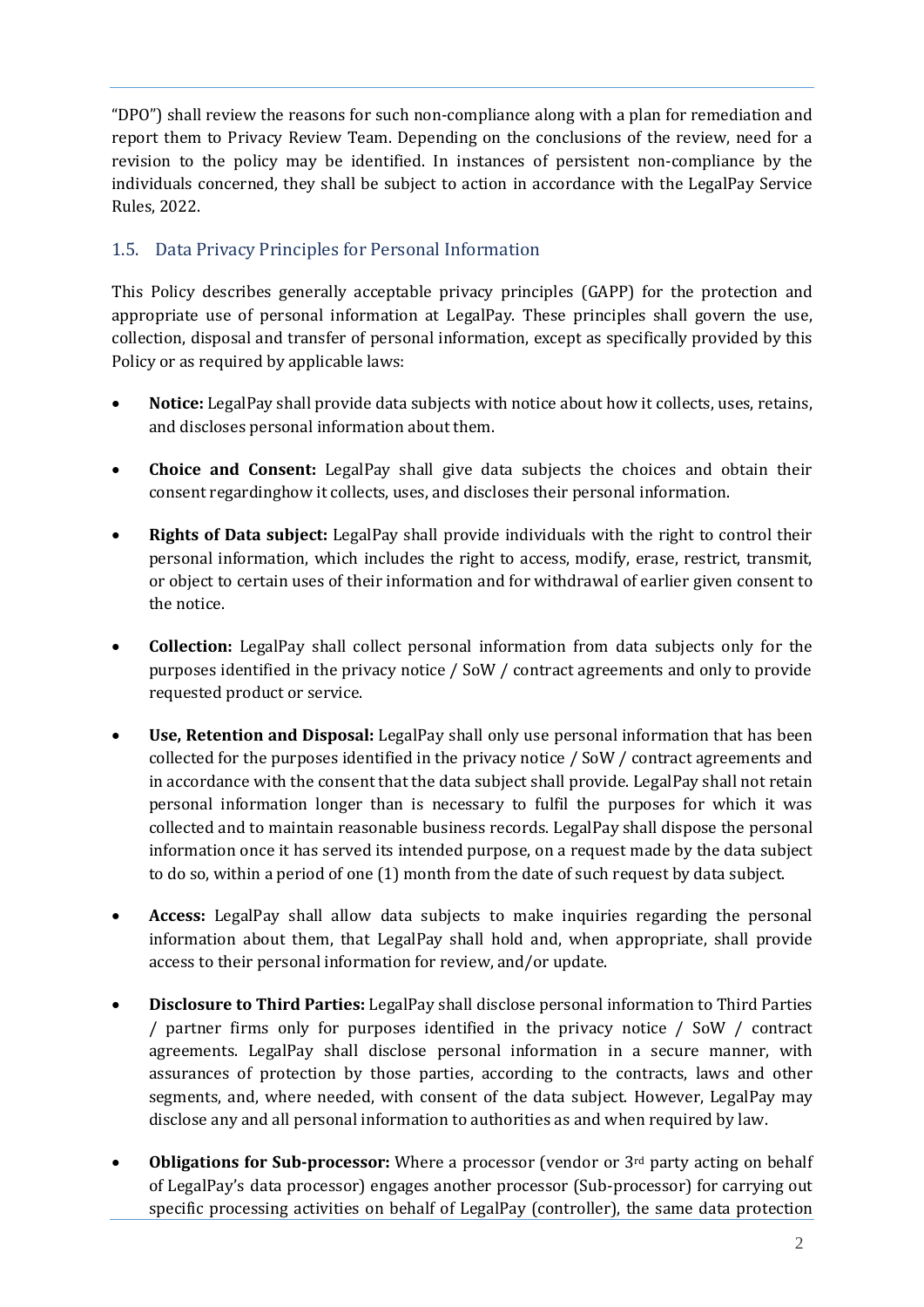obligations as set out in the contract or other legal act between LegalPay and the processor shall be imposed on the Sub-processor, by way of a contract or other statutory provisions, in particular providing sufficient guarantees to implement appropriate technical and organizational measures in such a manner that the processing will meet the requirements of law. Where the Sub-processor fails to fulfil its data protection obligations, the initial processor (relevant vendor or 3rd party acting on behalf of LegalPay's data processor) shall remain fully liable to LegalPay for the performance of that Sub-processor's obligations.

- **Security for Privacy:** LegalPay shall reasonably protect the personal information from unauthorized access, data leakage and misuse.
- **Quality:** LegalPay shall take steps to ensure that personal information in its records is accurate and relevant to the purposes for which it was collected.
- **Monitoring and Enforcement:** LegalPay shall monitor compliance with its privacy policies, both internally and with Third Parties, and establish the processes to address inquiries, complaints and disputes, in accordance with LegalPay Service Rules, 2022.

#### 1.6. Data Privacy Principles for Proprietary Information

This Policy describes generally acceptable privacy principles (GAPP) for the protection and appropriate use of proprietary information at LegalPay. These principles shall govern the use, collection, disposal and transfer of proprietary information, except as specifically provided by this Policy or as required by applicable laws:

- Policy Subjects shall not improperly use for the benefit of, bring to any premises of, divulge, disclose, communicate, reveal, transfer or provide access to, or share with any unauthorized entity / person any confidential, proprietary or non-public information or intellectual property relating to LegalPay, a former employer, a business partner, or any other third party. However, LegalPay may disclose any and all proprietary information to authorities as required by law.
- The Policy Subjects shall indemnify, hold harmless and agree to defend the Company and its officers, directors, partners, employees, agents, and representatives from any unauthorized breach of confidentiality of the proprietary information belonging to either LegalPay or any of its Clients or Business Partners.
- LegalPay shall monitor compliance with its privacy policies, both internally and with Third Parties, and establish the processes to address inquiries, complaints, and disputes, in accordance with LegalPay Service Rules, 2022.

#### 1.7. Notice

Notice shall be made readily accessible and available to data subjects before or at the time of collection of personal and proprietary information or otherwise, notice shall be provided as soon as practical thereafter. Notice shall be displayed clearly and conspicuously and shall be provided through online (e.g., by posting it on the website, sending mails, newsletters, etc.) and / or offline methods (e.g., through posts, couriers, etc.). All the web sites and any product or service that collects personal and proprietary information internally, shall have a privacy notice.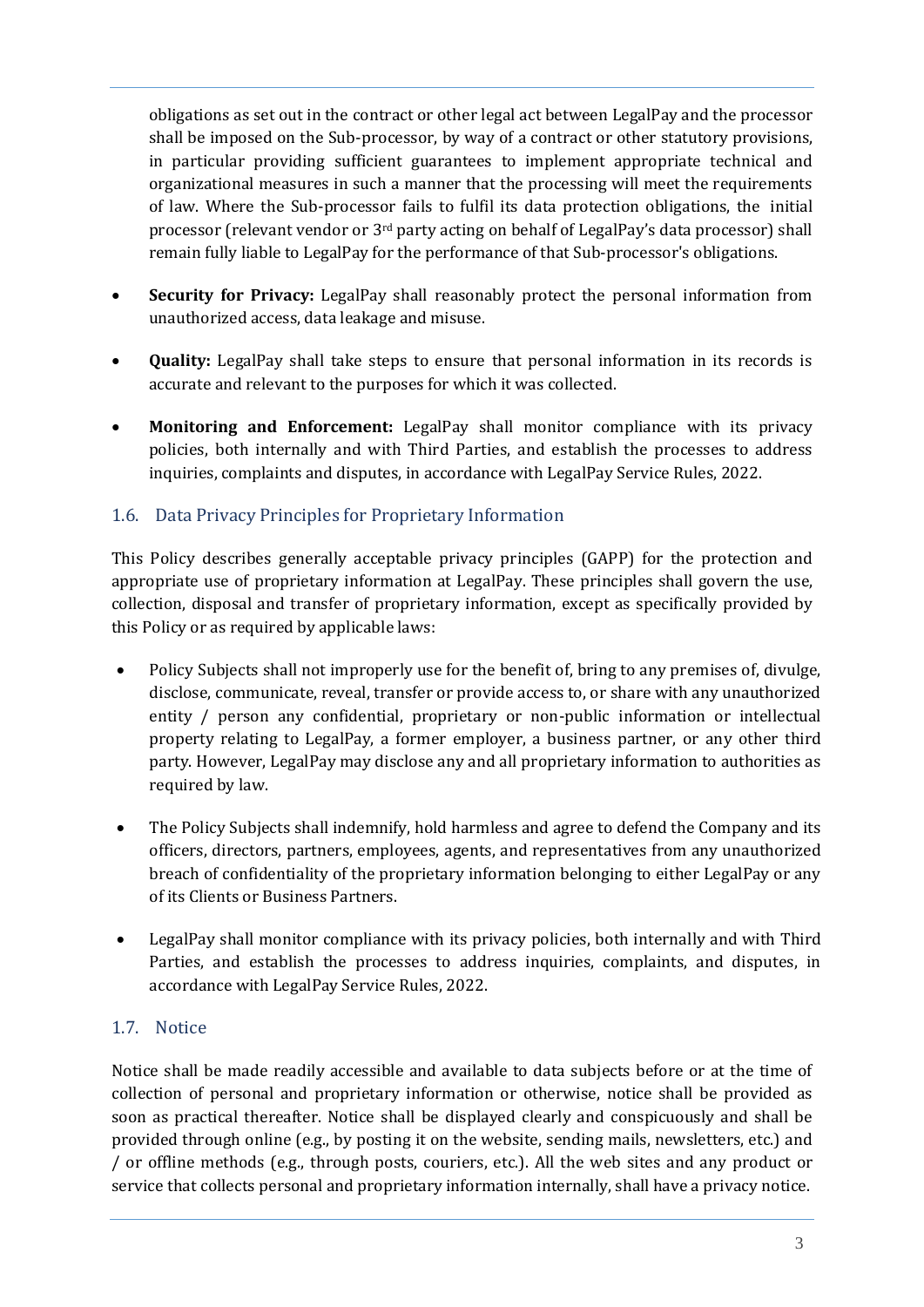In case of any cross-border transfer of personal and proprietary information, the data subjects shall be informed by a notice sufficiently prior to the transfer.

#### 1.8. Choice and consent

Choice refers to the options the data subjects are offered regarding the collection and use of their personal and proprietary information. Consent refers to their agreement to the collection and use, often expressed by the way in which they exercise a choice option.

- LegalPay shall establish systems for the collection and documentation of data subject consents to the collection, processing, and/or transfer of personal and proprietary data.
- Data subjects shall be informed about the choices available to them with respect to the collection, use, and disclosure of personal and proprietary information.
- Consent shall be obtained (in writing or electronically) from the data subjects before or at the time of collecting personal and proprietary information or as soon as practical thereafter.
- The changes to a data subject's preferences shall be managed and documented. Consent or withdrawal of consent shall be documented appropriately.
- The choices shall be implemented in a timely fashion and respected. If personal and proprietary information is to be used for purposes not identified in the notice / SoW / contract agreements at the time of collection, the new purpose shall be documented, the data subject shall be notified, and consent shall be obtained prior to such new use or purpose.
- The data subject shall be notified if the data collected is used for marketing purposes, advertisements, etc.
- LegalPay shall review the privacy policies of the Third Parties and types of consent of Third Parties before accepting personal and proprietary information from Third-Party data sources.

#### 1.9. Collection of Personal and Proprietary Information

Personal and proprietary information may be collected online or offline. Regardless of the collection method, the same privacy protection shall apply to all personal and proprietary information.

- Personal and proprietary information shall not be collected unless either of the following is fulfilled:
	- o the data subject has provided a valid, informed and free consent;
	- o processing is necessary for the performance of a contract to which the data subjectis a party or in order to take steps at the request of the data subject prior to enteringinto a contract;
	- o processing is necessary for compliance with the LegalPay's obligation;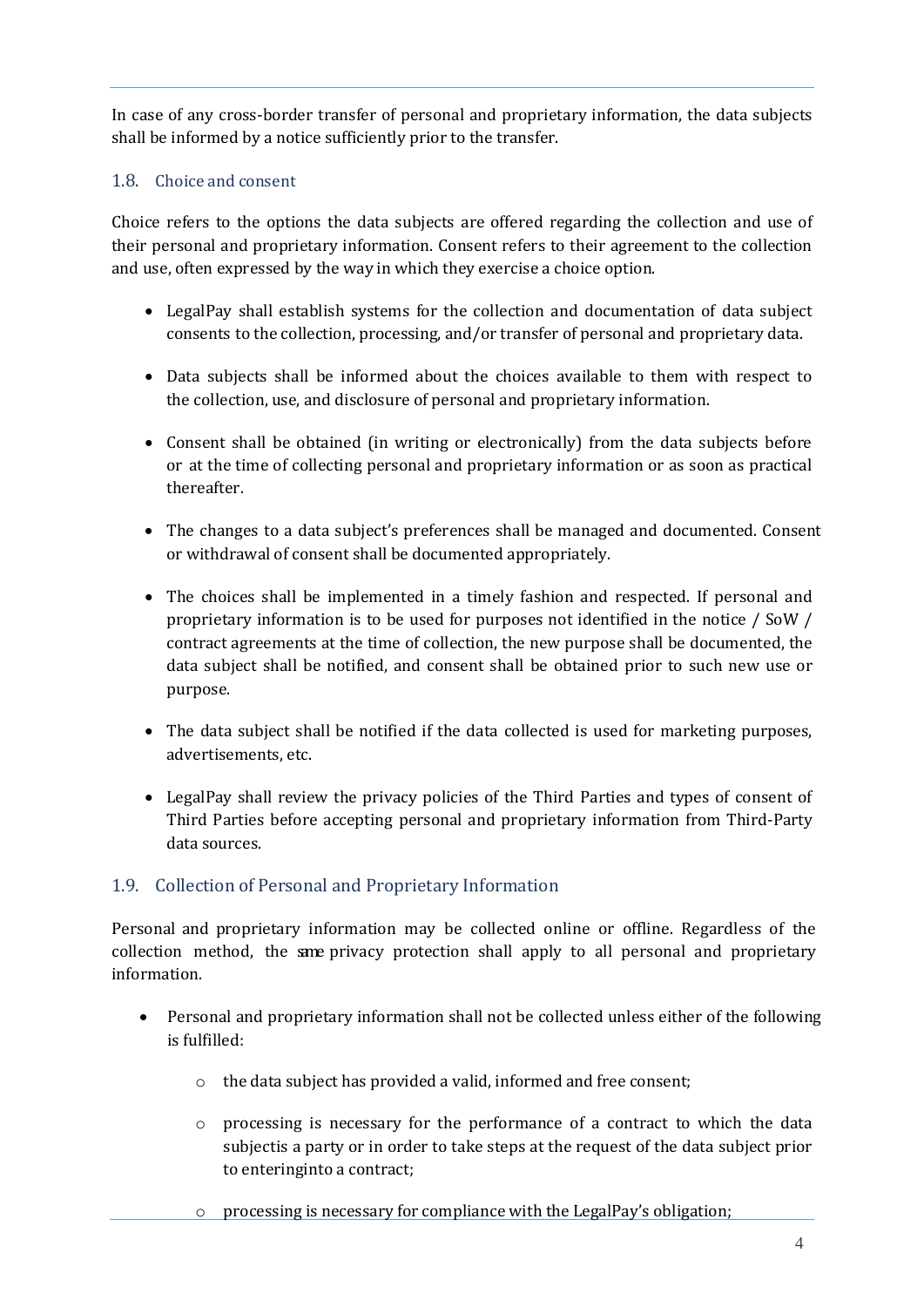- o processing is necessary in order to protect the vital interests of the data subject; or;
- $\circ$  processing is necessary for the performance of a task carried out in the public interest.
- Data subjects shall not be required to provide any more personal and proprietary information than is necessary for the provision of the product or service that data subject has requested or authorized. If any data not needed for providing a service or product is requested, such fields shall be clearly labelled as optional. Collection of personal and proprietary information shall be avoided or limited when reasonably possible.
- Personal information shall be de-identified when the purposes of data collection can be achieved without personally identifiable information, at reasonable cost.
- When using vendors, wealth managers, or any other such agents to collect personal and proprietary information on the behalf of LegalPay, the Company shall ensure that the such vendors, wealth managers, or any such agents comply with the privacy requirements of LegalPay as defined in this Policy.
- LegalPay shall periodically review and monitor the information collected, the consent obtained and the notice / SoW / contract agreement identifying the purpose.
- LegalPay shall review the privacy policies and collection methods of Third-Parties before accepting personal and proprietary information from Third-Party data sources.

#### 1.10. Use, Retention and Disposal

- Personal and proprietary information may only be used for the purposes identified in the notice / SoW / contract agreements and only if the data subject has given consent;
- Personal and proprietary information shall be retained for as long as necessary for business purposes identified in the notice / SoW / contract agreements at the time of collection or subsequently authorized by the data subjects.
- When the use of personal and proprietary information is no longer necessary for business purposes, a method shall be in place to ensure that the information is destroyed in a manner sufficient to prevent unauthorized access to that information, if the same is requested by the data subject. Alternatively, the personal information shall be de-identified in a manner sufficient to make the data non-personally identifiable, upon such information having served its intended purpose.
- LegalPay shall have a documented process to communicate changes in retention periods of personal and proprietary information required by the business to the data subjects who are authorized to request those changes.
- Personal and proprietary information shall be erased if their storage violates any of the data protection rules or if knowledge of the data is no longer required by LegalPay or for the benefit of the data subject. Additionally, LegalPay has the right to retain the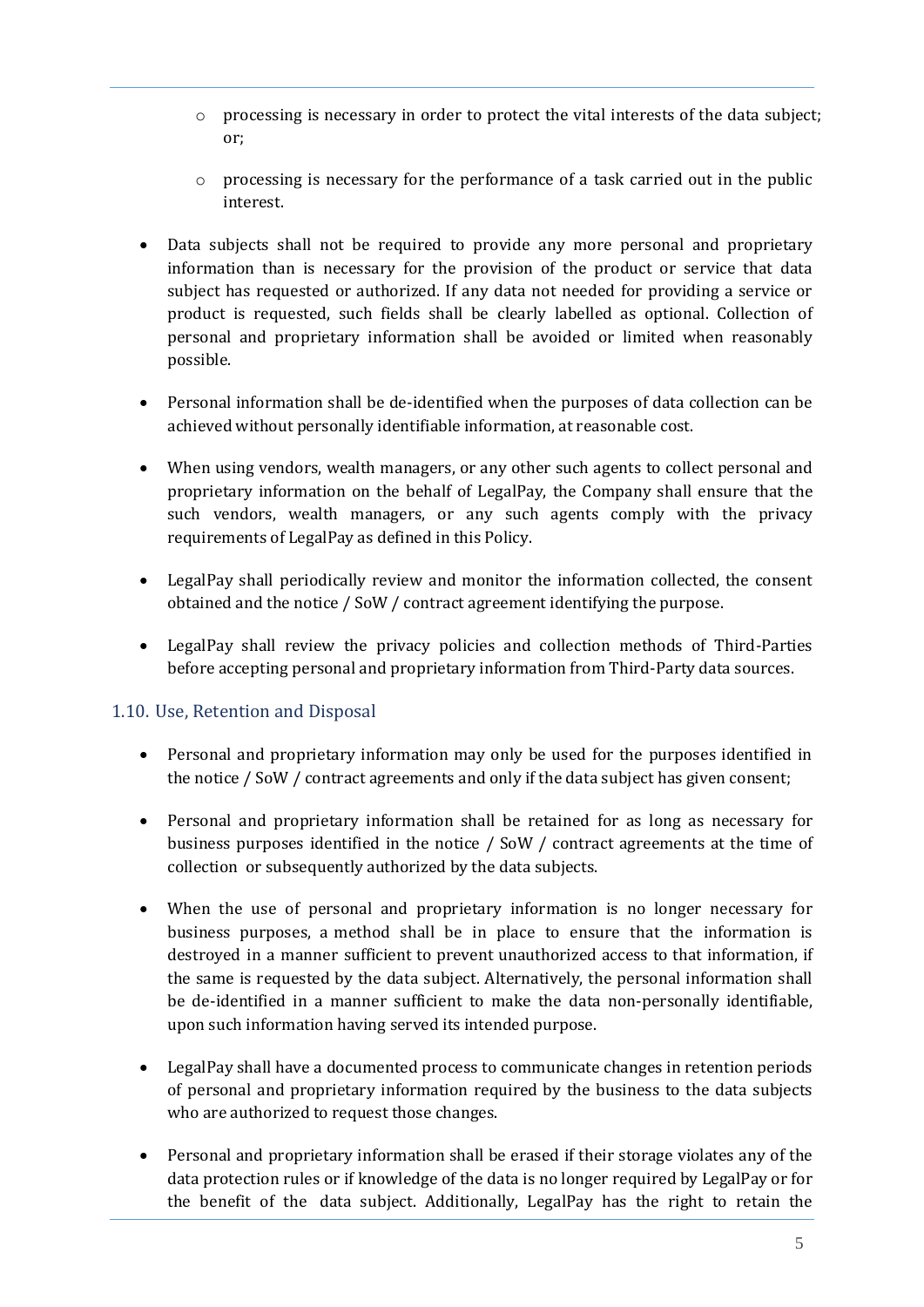personal and proprietary information for legal and regulatory purpose and as per applicable data privacy laws.

• LegalPay may perform an internal audit to ensure that personal and proprietary information collected is used, retained and disposed-off in compliance with the Company's Information Security Policy.

#### 1.11. Access

LegalPay shall establish a mechanism to enable and facilitate exercise of data subject's rights of access, blockage, erasure, opposition, rectification, and, where appropriate or required by applicable law, a system for giving notice of inappropriate exposure of personal and proprietary information.

- Data subjects shall be entitled to obtain the details about their own personal and proprietary information upon a request made and set forth in writing. LegalPay shall provide its response to a request within 72 hours of receipt of written request.
- The data subjects shall have the right to require LegalPay to correct or supplement erroneous, misleading, outdated, or incomplete personal and proprietary information.
- Requests for access to or rectification of personal and proprietary information shall be directed, at the data subject's option, to the manager of the projects team or support function responsible for the personal and proprietary information.
- The Privacy Review Team shall record and document each access request as it is received and the corresponding action taken.
- LegalPay shall provide personal and proprietary information to the data subjects in a plain simple format which is understandable (not in any code format).

#### 1.12. Disclosure to Third Parties

Data Subject shall be informed in the privacy notice / SoW / contract agreement, if personal and proprietary information shall be disclosed to Third Parties / partner firms, or any other such entity, and it shall be disclosed only for the purposes described in the privacy notice / SoW / contract agreements and for which the data subject has provided consent.

- Personal and proprietary information of data subjects may be disclosed to the Third Parties / partner firms only for reasons consistent with the purposes identified in the notice / SoW / contract agreements or other purposes authorized by law.
- LegalPay shall communicate the privacy practices, procedures and the requirements for data privacy and protection to the Third Parties / partner firms.
- The Third Parties shall sign an NDA (Non-Disclosure Agreement) with LegalPay before any personal and proprietary information is disclosed to the Third Parties partner firms. The NDA shall include the terms on non-disclosure of customer information.

#### 1.13. Security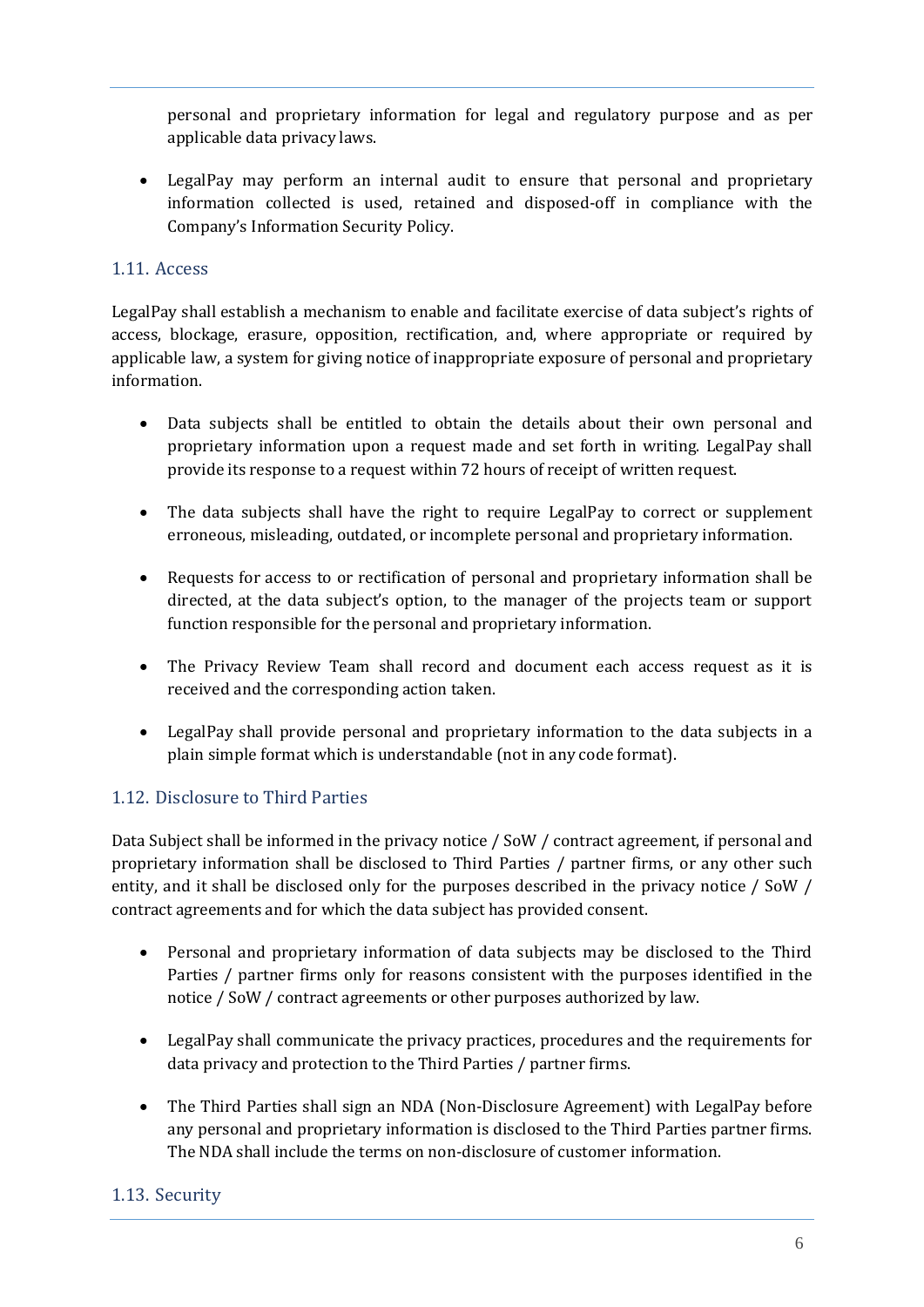Information security policy and procedures shall be documented and implemented to ensure reasonable security for personal and proprietary information collected, stored, used, transferred and disposed by LegalPay.

- The storage, retention, and transfer of personal and proprietary information shall be done by LegalPay and the Policy Subjects in accordance with the best industry practices, as far as reasonably possible.
- Management shall establish procedures that maintain the logical and physical security of personal and proprietary information.
- Management shall establish procedures that ensure protection of personal and proprietary information against accidental disclosure due to natural disasters and environmental hazards.
- Individuals noticing or becoming aware of any breach of personal and proprietary data shall notify the Data Privacy Officer (by emailing at [privacy@legalpay.in\)](mailto:privacy@legalpay.in) within 2 hours. It shall be the DPO's responsibility to analyze and act on the intimation of the same within three (3) business days.

### 1.14. Quality

LegalPay shall maintain data integrity and quality, as appropriate for the intended purpose of personal and proprietary data collection and use and ensure data is reliable, accurate, complete and current.

- For this purpose, the DPO and Privacy Review Team shall have systems and procedures in place to ensure that personal and proprietary information collected is accurate and complete for the business purposes for which it is to be used.
- LegalPay shall perform an period assessment on the personal and proprietary information collected to check for accuracy, completeness and relevance of the personal and proprietary information.

#### 1.15. Dispute Resolution and Recourse

Any privacy related incidents and / or breaches can be reported to the following email ID:  $privacy@$ legalpay.in. In the event such privacy related incidents and / or breaches remain unresolved or unattended for a period of more than three (3) business days, the Policy Subjects shall have the option to approach the Executive Management and Compliance Department of LegalPay.

The DPO shall perform a periodic review of all the complaints related to data privacy to ensure that all the complaints are resolved in a timely manner and resolutions are documents and communicated to the data subjects.

Communication of privacy incident / breach reporting channels and the escalation matrix (upon reporting of a data privacy incident / breach) shall be provided to all data subjects.

1.16. Dispute Resolution and Escalation Process for Employees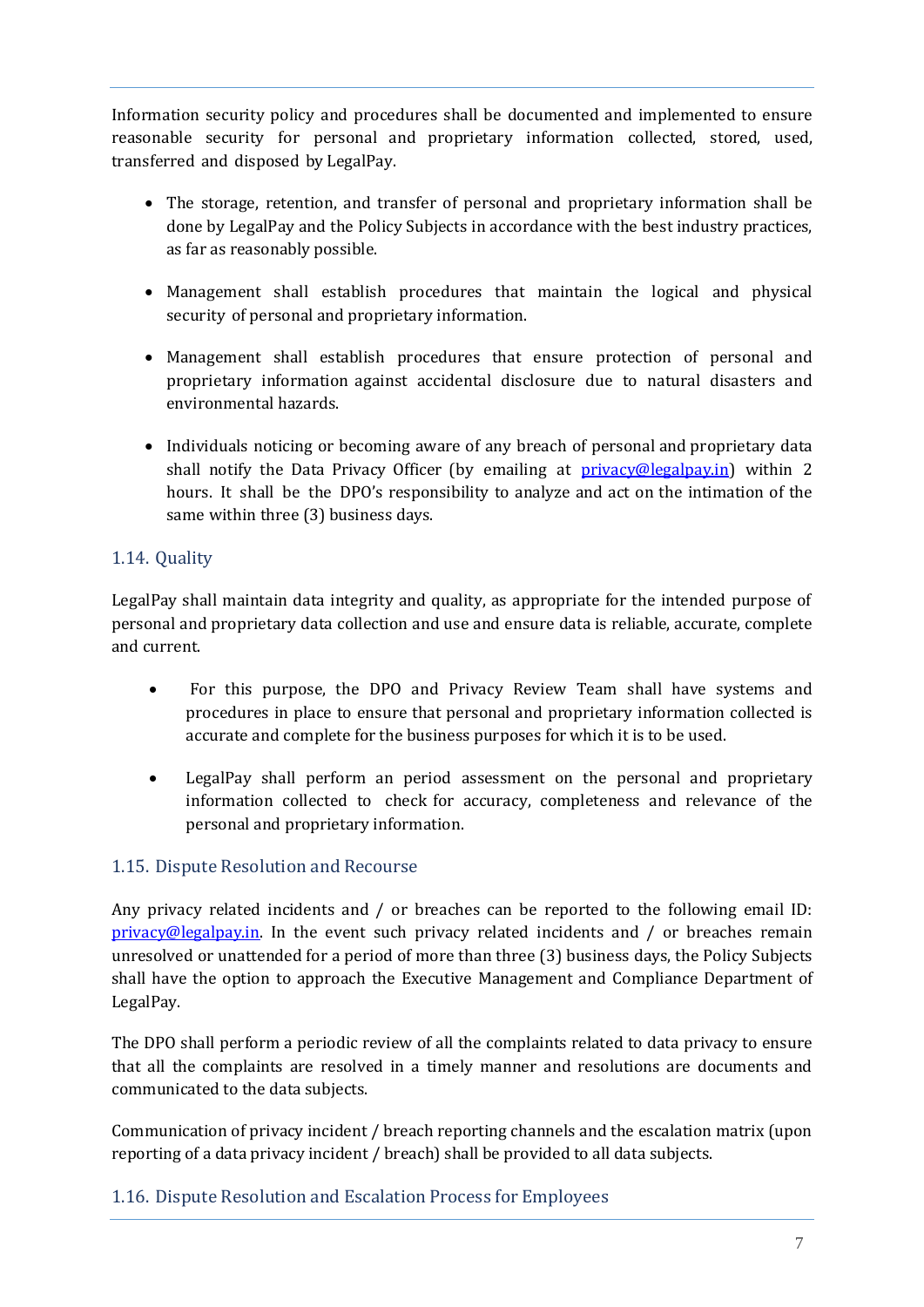Employees with inquiries or complaints about the processing of their personal information shall first discuss the matter with their immediate supervisor. If the employee does not wish to raise an inquiry or complaint with an immediate manager, or if the manager and employee are unable to reach a satisfactory resolution of the issues raised, the employee shall bring the issue to theattention of the DPO (Emailing at *privacy@legalpay.in*).

## 1.17. Dispute Resolution and Escalation Process for Investor(s) / Third Parties

Customers / Third Party with inquiries or complaints about the processing of their personal and proprietaryinformation shall bring the matter to the attention of the DPO in writing. Any disputes concerning the processing of the personal and proprietary information of nonemployees shall be resolved through arbitration (according to the Delhi High Court Arbitration Rules, with a seat in New Delhi and a sole arbitrator bench).

#### 1.18. Compliance Review

Privacy Review Team shall conduct an internal audit on reasonable intervals to ensure compliance with the established privacy policies and applicable laws.

The internal audit shall consist of the review of the following:

- personal and proprietary information collected from data subjects;
- the purposes of the data collection and processing;
- the actual uses of the data:
- disclosures made about the purposes of the collection and use of such data;
- the existence and scope of any data subject consents to such activities;
- any legal obligations regarding the collection and processing of such data, and
- the scope, sufficiency, and implementation status of security measures.

The Privacy Review team shall document all the instances of non-compliance with privacy policies and procedures and report the same to the Chief Executive Officer of LegalPay.

The Data Privacy Officer along with the Privacy Review Team shall take actions on the findings from the internal audit and work on the recommendations for improvement of the privacy posture.

Any changes made to the policies shall be communicated to all the employees, the stakeholders and the customers / clients, and all other such Policy Subjects.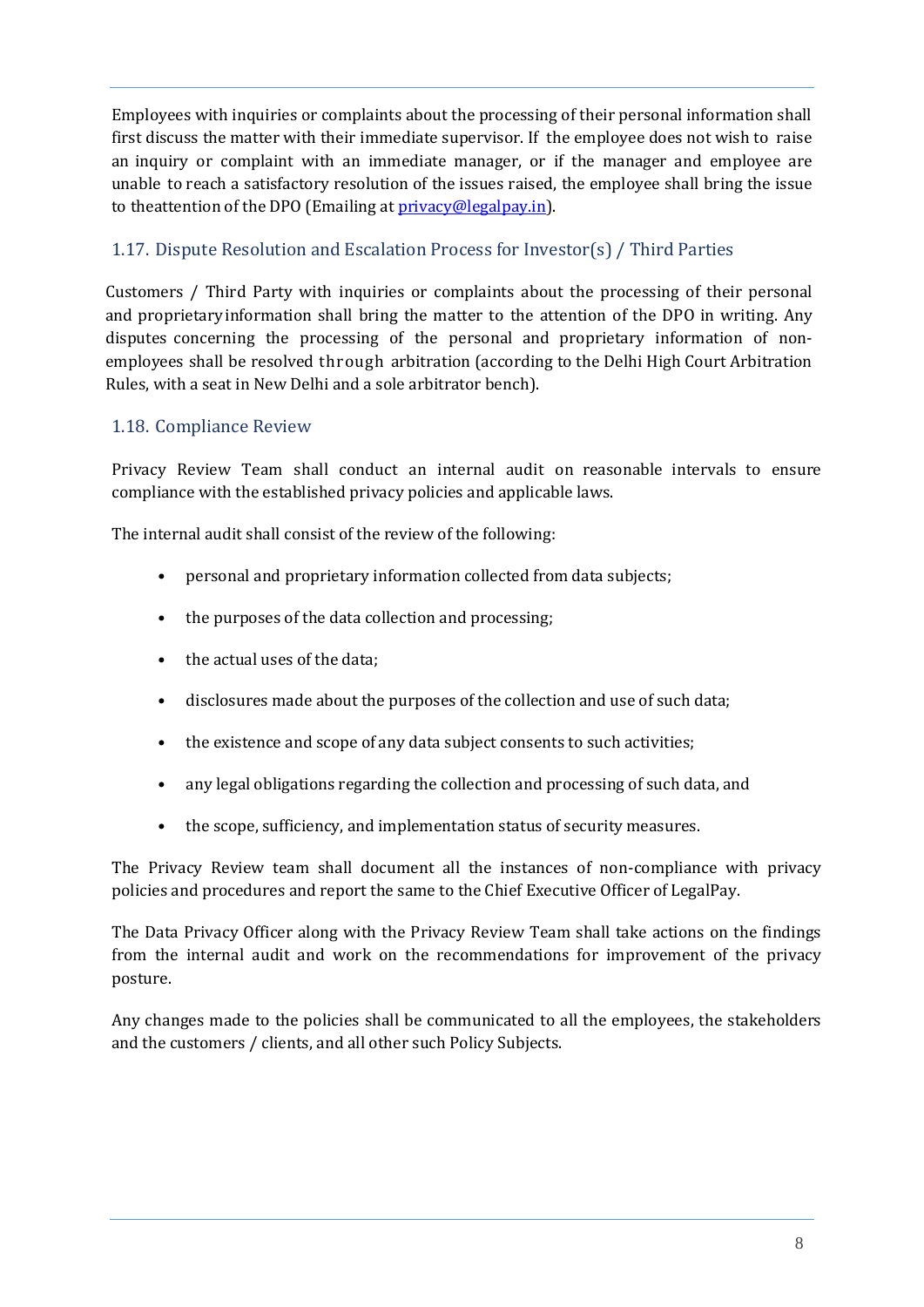# **GLOSSARY**

| <b>Term</b>                                                            | <b>Definition</b>                                                                                                                                               |
|------------------------------------------------------------------------|-----------------------------------------------------------------------------------------------------------------------------------------------------------------|
| Data Subject                                                           | A data subject who is the subject of personal, sensitive, and<br>proprietary data.                                                                              |
| Personal<br>data<br>or<br>Personally Identifiable<br>Information (PII) | PII is any information about an individual (the data subject) which can                                                                                         |
|                                                                        | any information that can be used to distinguish or trace an<br>individual's identity;                                                                           |
|                                                                        | any other information that is linked or linkable to an<br>individual Examples included but not limited to: Name,<br>Address, Date of birth etc.                 |
| Sensitive<br>Personal<br>Information (SPI)                             | Sensitive<br>personal data means personal data consisting<br>Οt<br>information but not limited to the following attributes of the data<br>subject:              |
|                                                                        | password;                                                                                                                                                       |
|                                                                        | financial information such as bank account or credit card or<br>debit cardor other payment instrument details;                                                  |
|                                                                        | physical, physiological and mental health condition;                                                                                                            |
|                                                                        | sexual orientation;                                                                                                                                             |
|                                                                        | medical records and history;<br>$\bullet$                                                                                                                       |
|                                                                        | genetic or biometric information;                                                                                                                               |
|                                                                        | racial and ethical origin;                                                                                                                                      |
|                                                                        | political opinions;                                                                                                                                             |
|                                                                        | religious or philosophical beliefs;                                                                                                                             |
|                                                                        | trade union membership;                                                                                                                                         |
|                                                                        | any detail relating to the above clauses as provided to body<br>corporate for providing service; and                                                            |
|                                                                        | any of the information received under above clauses by body<br>$\bullet$<br>corporate for processing, stored or processed under lawful<br>contract orotherwise: |
|                                                                        | Provided that, any information that is freely available or accessible in<br>public domain or furnished under the Right to Information Act, 2005                 |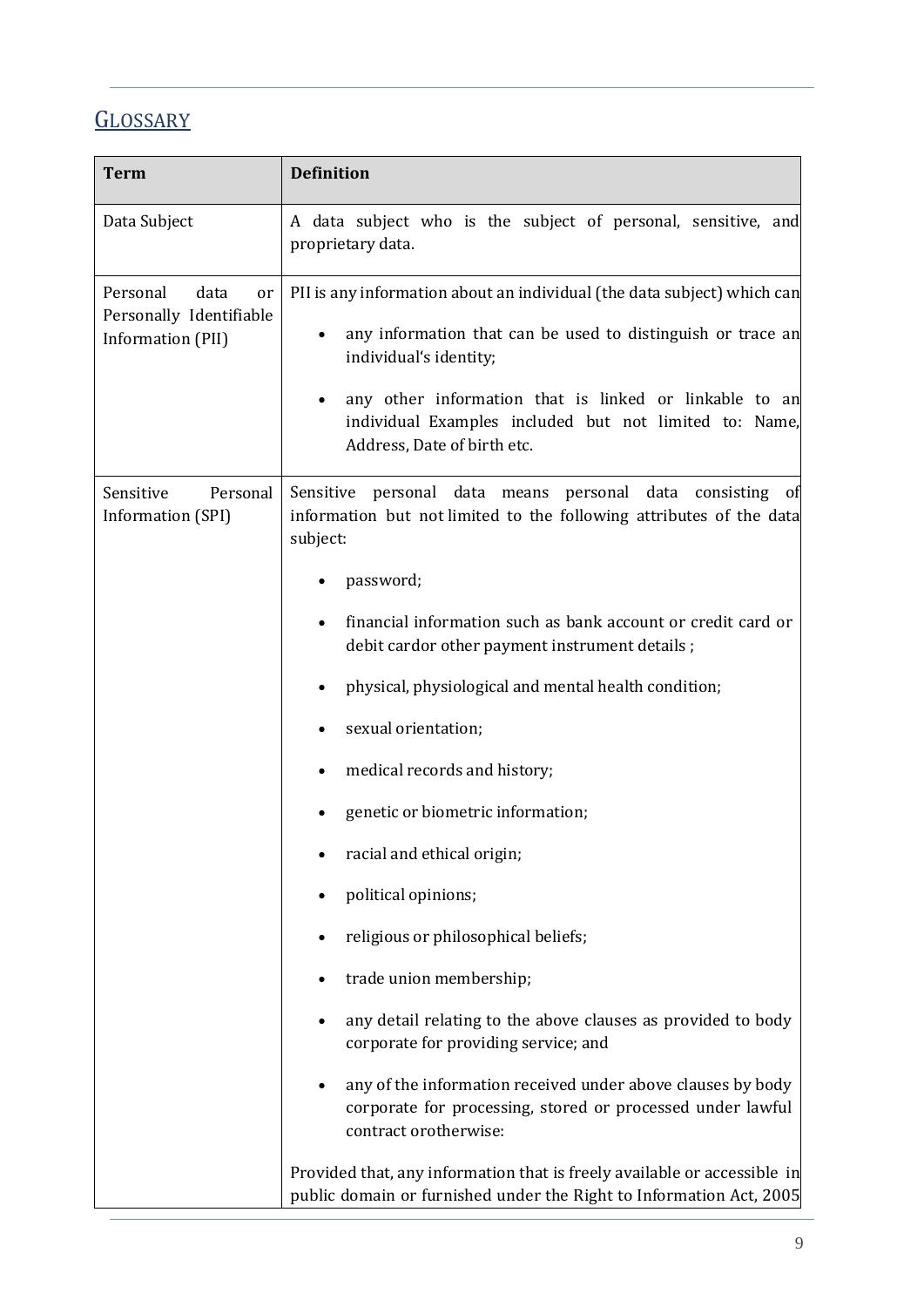|                                    | or any other law for the time being in force shall not be regarded as<br>sensitive personal data or information for the purposes of these rules.                                                                                                                                                                                                                                                                                                                                                                                                                                 |
|------------------------------------|----------------------------------------------------------------------------------------------------------------------------------------------------------------------------------------------------------------------------------------------------------------------------------------------------------------------------------------------------------------------------------------------------------------------------------------------------------------------------------------------------------------------------------------------------------------------------------|
| Proprietary Information            | Proprietary Information shall mean information (whether now<br>existing or which shall be created, acquired, developed, created,<br>discovered by the Company, or which became known by, or was<br>conveyed to the Company, which has a commercial value in the<br>Company's (or any of its Clients' or Business Partners') business.                                                                                                                                                                                                                                            |
|                                    | Proprietary Information shall include, but not be limited to the<br>following:                                                                                                                                                                                                                                                                                                                                                                                                                                                                                                   |
|                                    | domain names;                                                                                                                                                                                                                                                                                                                                                                                                                                                                                                                                                                    |
|                                    | trade secrets;                                                                                                                                                                                                                                                                                                                                                                                                                                                                                                                                                                   |
|                                    | copyrights;                                                                                                                                                                                                                                                                                                                                                                                                                                                                                                                                                                      |
|                                    | ideas;                                                                                                                                                                                                                                                                                                                                                                                                                                                                                                                                                                           |
|                                    | techniques;                                                                                                                                                                                                                                                                                                                                                                                                                                                                                                                                                                      |
|                                    | know-hows;                                                                                                                                                                                                                                                                                                                                                                                                                                                                                                                                                                       |
|                                    | inventions (whether patentable or not);                                                                                                                                                                                                                                                                                                                                                                                                                                                                                                                                          |
|                                    | any other information of any type relating to designs,<br>configurations, toolings, documentation, master databases,<br>algorithms, flow charts, formulae, works of authorship,<br>mechanisms, research, manufacture, improvements,<br>assembly, installation, intellectual property (including<br>patents and patent applications), and the information<br>containing the Company's, its Clients' and its Business<br>Partners' actual or anticipated business, research, or<br>development, or which is received in confidence by or for<br>the Company from any other person. |
| <b>Third Party</b>                 | All external parties - contractors, interns, summer trainees,<br>vendors - who have access to TSL information assets or information<br>systems.                                                                                                                                                                                                                                                                                                                                                                                                                                  |
| Data protection<br>and<br>security | Anyone collecting personal and customer information must fairly<br>and lawfully process it, process it only for limited, specifically stated<br>purposes, use the information in a way that is adequate, relevant and<br>not excessive, use the information accurately, keep the information<br>on file no longer than absolutely necessary, process the information<br>in accordance with your legal rights, keep the information secure<br>and never transfer the information outside the country without                                                                      |